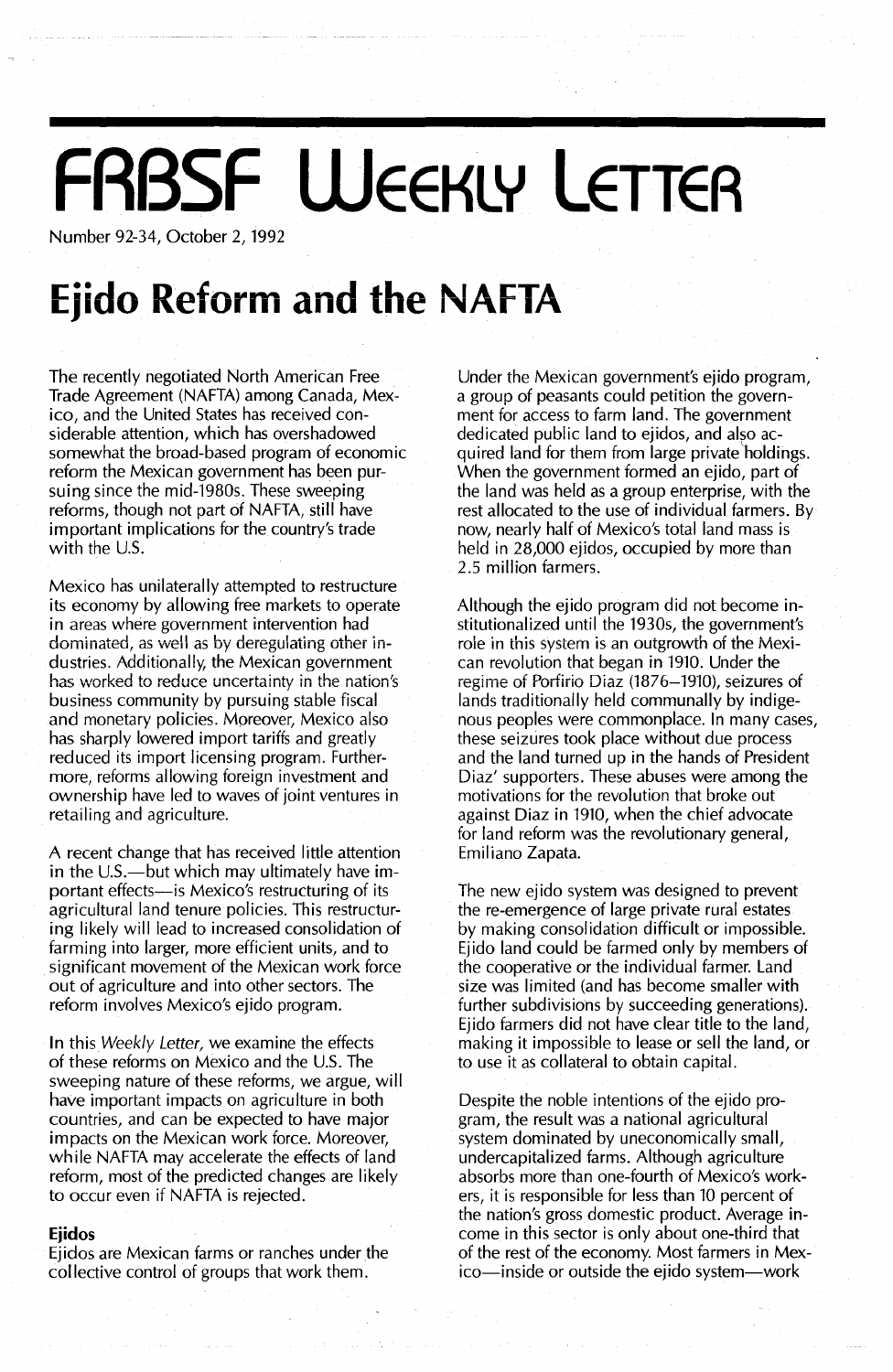# **FABSF**

properties of less than 12 acres. Moreover, because ejido farmers do not own the land, they have little incentive to invest in long-term capital improvements.

#### **Ejido reform**

The Mexican government has begun to pursue significant land reforms that have directly affected the ejido program. For example, last November, President Carlos Salinas de Gortari presented to Mexico's Chamber of Deputies an initiative for changes to the Mexican Constitution's Article 27, which covers agricultural land tenure. Noting Mexico's "insufficient output, low productivity," and "unacceptable living standards" in the agricultural sector, President Salinas proposed to open land ownership to greater market discipline by better defining property rights. Under the new rules, members of an ejido collective can rent land to non-ejido members, and can obtain full rights to the land-including the right to sell to other parties. Moreover, to protect those rights, the constitutional right to new ejido land has been eliminated, reducing the threat that newly private lands would be appropriated by the government for new communally held ejidos. Limitations on ownership are greatly reduced. Corporations now can own ejido land, for example. Moreover, foreign investment now is encouraged and foreign corporations can own Mexican agricultural land.

Though still in its early stages, this modernization of Mexican agriculture has already started to affect its relationship with the U.S. Even before President Salinas's initiative of last November, California growers had aggressively expanded into Mexico. Reforms removing many limitations on joint ventures between Mexican and foreign companies led to a large number of such ventures, particularly in the production of a variety of vegetables. While no firm statistics are available, informal surveys suggest that most large California agribusinesses are pursuing some operation in Mexico.

The implications of these reforms for Mexican agriculture are dramatic. Because ejido collectives can lease or sell their land, it will be possible to consolidate some of the fragmented ejido plots into larger, more efficient farm units. Furthermore, establishing private ownership rights to the ejido members creates a collateral base upon

which to raise capital to modernize agricultural production.

#### **Impediments to modernization**

Ejido reform faces strong opposition in some regions. For example, agricultural reform is expected to prompt large relocations of Mexico's work force. At present, about 26 percent of Mexico's labor force is engaged in agricultural production, compared to less than 2 percent in the U.S. With increasing investment in Mexican agriculture and falling trade barriers, competitive forces are likely to motivate greater mechanization and consolidation and convergence toward U.S. levels of productivity per worker. As these efficiencies are realized, Mexico's demand for agricultural workers will fall, and it will be necessary for larger numbers of current agricultural workers to find other jobs. The large size of Mexico's agricultural work force suggests that these relocations are potentially very significant, and will involve considerable social cost.

Modernization also is inhibited by the lack of certain market institutions. Most grain in Mexico is sold to a state-run monopoly, CONASUPO. No commodities market exists. Moreover, while rights to ejido lands are better defined, they are still not completely defined, which makes it difficult to establish collateral values to raise capital for investment.

Physical infrastructure also remains limited. U.s. growers operating in Mexico report that while labor costs are only a fraction of those in the U.s., other costs, such as capital equipment, chemicals, and transportation are far higher because of current trade restrictions.

#### **Role** of **NAFTA**

Dramatic changes in Mexican agriculture can be expected regardless of the NAFTA's fate. Mexico has embarked on a course of modernization, and unless that whole effort is reversed, the process will require a reallocation of resources away from agriculture toward the production of other goods and services.

NAFTA can have an impact on the adjustment process, however. One of the strongest arguments for an agreement is the concern about waves of migrants leaving rural Mexico as agriculture is modernized. If NAFTA helps to speed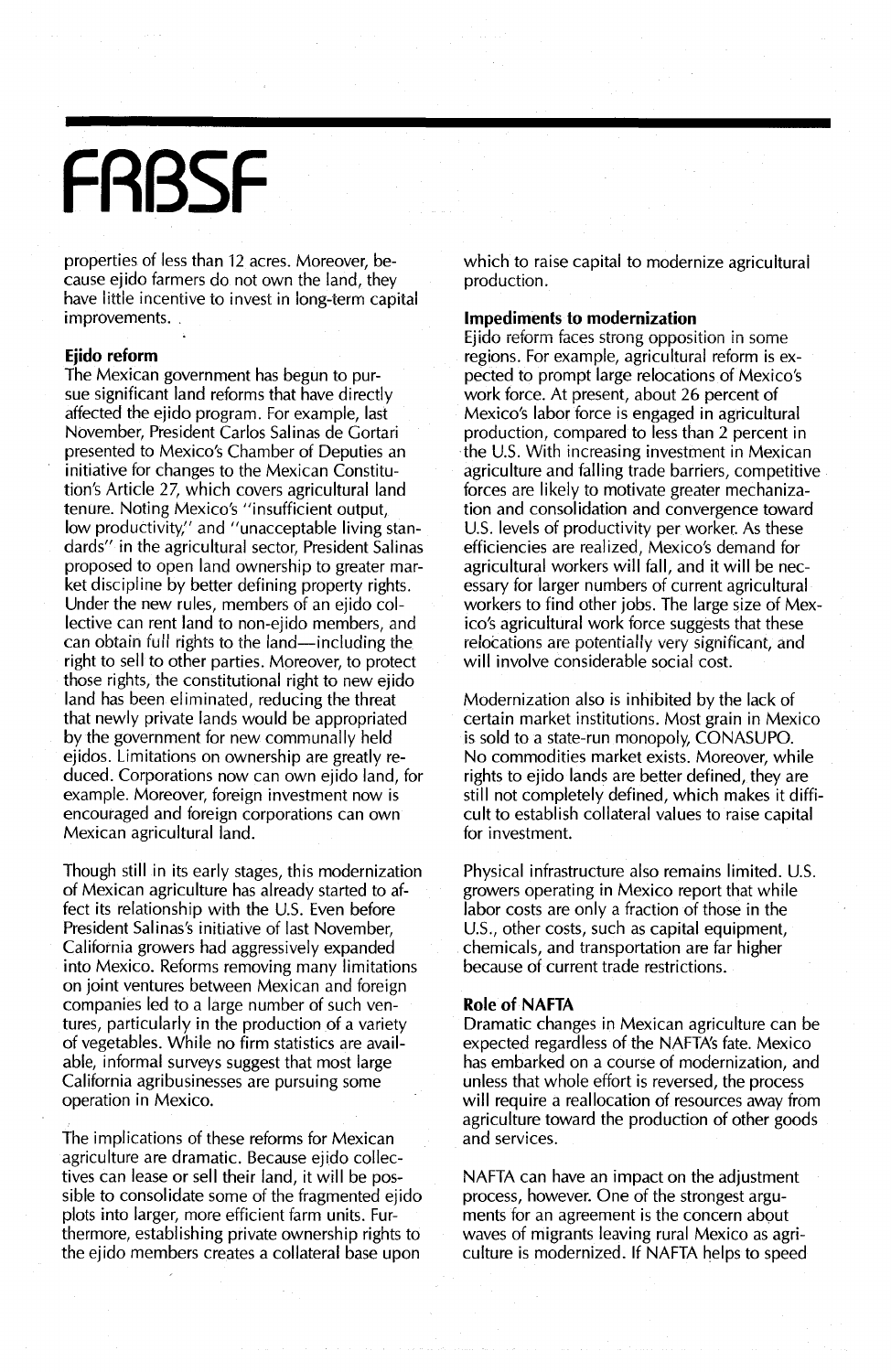development of Mexico's industry, through capital investments, joint ventures, and access to a broader market, jobs will be created to allow the farmers to retrain and stay in Mexico.

NAFTA also can speed the modernization of Mexico's agricultural industry. Access to U.S. machinery, pesticides, and fertilizers at significantly lower tariffs also should help boost efficiency and production in Mexico. Moreover, competition with highly mechanized U.S. corn and grain producers will force small ejidos to consolidate or change crops. Similarly, opportunities created by improved access to the large U.S. market will encourage more investment in vegetable and fruit production.

#### Implications for U.S. agriculture

Land reform poses a series of opportunities and challenges to U.S agricultural producers. Increased competitiveness of Mexican agriculture will keep pressure on U.S. firms to raise productivity or shift crops to those in which the U.S. has a comparative advantage, such as grains and livestock. Modernization is likely to expand Mexico's agricultural production and raise its ability to export vegetables and specialty products to the U.S.

The expected decline in the rural population may boost the availability of low-cost labor in the short run. Potentially large dislocations of rural Mexicans could lead to larger than normal immigration to the U.S., because other Mexican industries have limited short-term capabilities to absorb the displaced peasants.

Over the longer term, the supply of low-cost agricultural labor from Mexico may be disrupted. As more of the rural population moves to urban areas in search of nonagricultural jobs, the available supply of potential migrant workers from Mexican rural communities may be reduced.

Opportunities also are emerging, as California producers already have discovered. With the elimination of many of the restrictions on foreign ownership, Mexico now offers U.s. producers a way to diversify production geographically. Because of differences in seasonal climates, California vegetable growers, for example, can produce vegetables in Mexico to fill gaps in the growing season and provide supplies year-round. Low-cost Mexican labor also can allow U.S. growers to produce and process labor-intensive crops in Mexico (hand-picked tomatoes), while producing capital intensive varieties in the U.S. (machine-picked canning tomatoes).

Moreover, lower tariffs are likely to be a major boon to U.S. producers. Livestock and grain producers are expected to benefit from an expanded export market. Rising incomes in Mexico are likely to boost the Mexican demand for fruits, vegetables, and specialty crops. Because the U.S. and Mexican growing seasons are staggered, rising demand for such products will help producers in both countries.

#### **Conclusions**

By turning to a more market-based economy, running prudent fiscal and monetary policies, and encouraging foreign investment, Mexico continues to restructure its economy in ways that will allow it to benefit from trade with the United States. Land reform, in particular, promises to cause long-term changes in agricultural production, and, more generally, in the role of agriculture in Mexico's economy.

NAFTA may speed the transition of Mexico's economy to the extent that it lowers trade barriers and encourages capital flows into Mexico. However, failure to reach agreement on NAFTA is unlikely to reverse the forces already underway in Mexico. Even without NAFTA, Mexico and the· United States can expect to become increasingly interdependent as businesses build ties that straddle the border.

Ronald H. Schmidt Senior Economist

William C. Gruben Senior Economist and Policy Advisor Federal Reserve Bank of Dallas

Opinions expressed in this newsletter do not necessarily reflect the views of the management of the Federal Reserve Bank of San Francisco, or of the Board of Governors of the Federal Reserve System.

Editorial comments may be addressed to the editor or to the author.... Free copies of Federal Reserve publications can be obtained from the Public Information Department, Federal Reserve Bank of San Francisco, P.O. Box 7702, San Francisco 94120. Phone (415) 974-2246, Fax (415) 974-3341.

Printed on recycled paper  $\bigotimes$